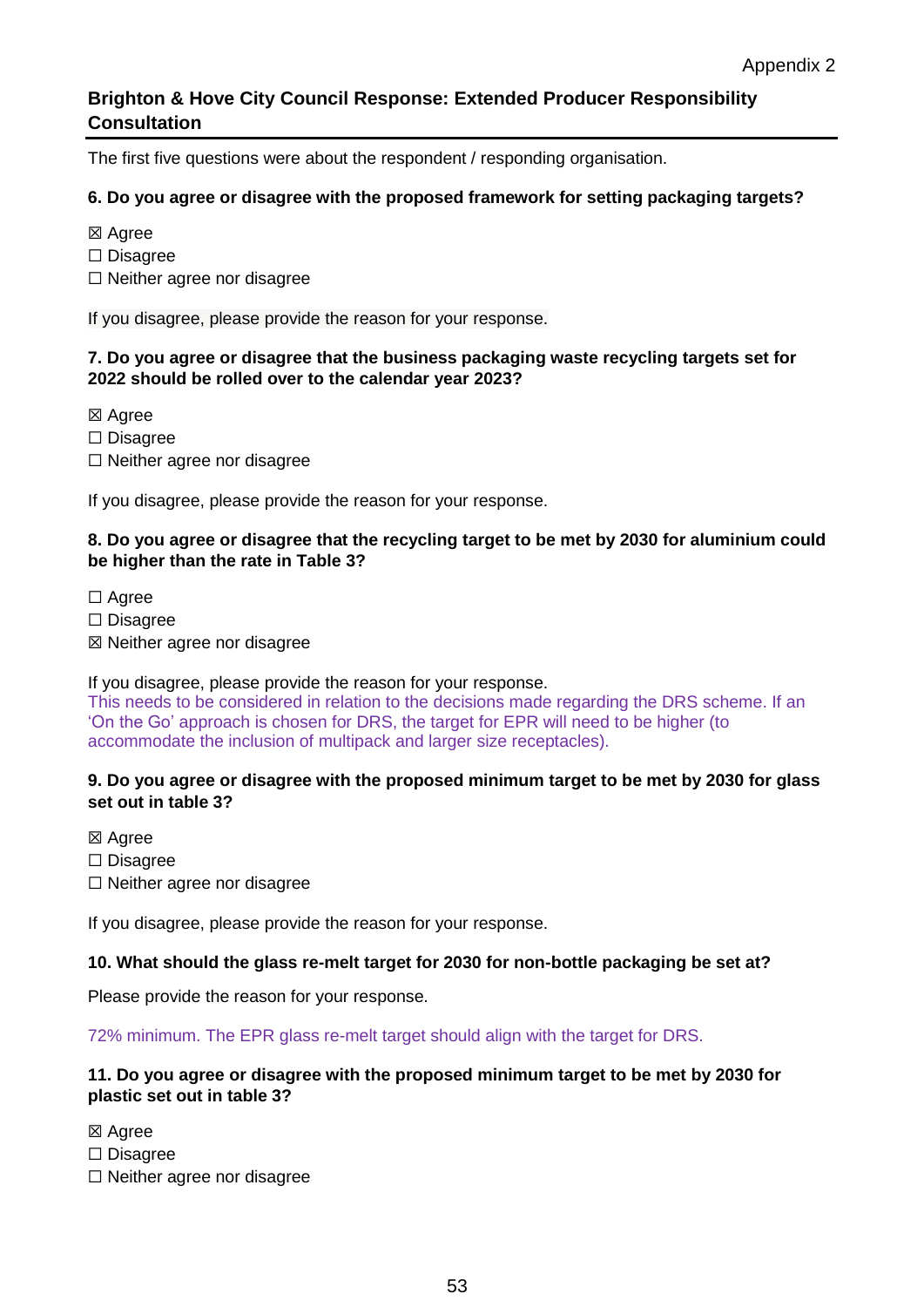If you disagree, please provide the reason for your response.

The infrastructure will need to be in place for an effective system. There are concerns about the sorting and end market capacity for films and flexibles in the short and medium term in the UK.

## **12. Do you think a higher recycling target should be set for wood in 2030 than the minimum rate shown in Table 3?**

☒ Yes ☐ No ☐ Unsure

Please provide the reason for your response.

Higher targets will drive the shift from energy recovery to recycling and reuse.

## **13. If higher recycling targets are to be set for 2030, should a sub-target be set that encourages long term end markets for recycled wood?**

☒ Yes ☐ No ☐ Unsure

Please provide the reason for your response.

#### Yes, if they encourage long term end markets

## **14. Do you agree or disagree with the proposed minimum target to be met by 2030 for steel set out in table 3?**

☒ Agree

☐ Disagree

☐ Neither agree nor disagree

If you disagree, please provide the reason for your response.

Agree the targets on the understanding that Government clearly explains how tonnages will be calculated and how Local Authorities will receive EPR payments on this basis.

### **15. Do you agree or disagree with the proposed minimum target to be met by 2030 for paper/card set out in table 3?**

☒ Agree

☐ Disagree

☐ Neither agree nor disagree

If you disagree, please provide the reason for your response.

## **16. Do you agree or disagree with the proposal to set recycling targets for fibre-based composites?**

☒ Agree ☐ Disagree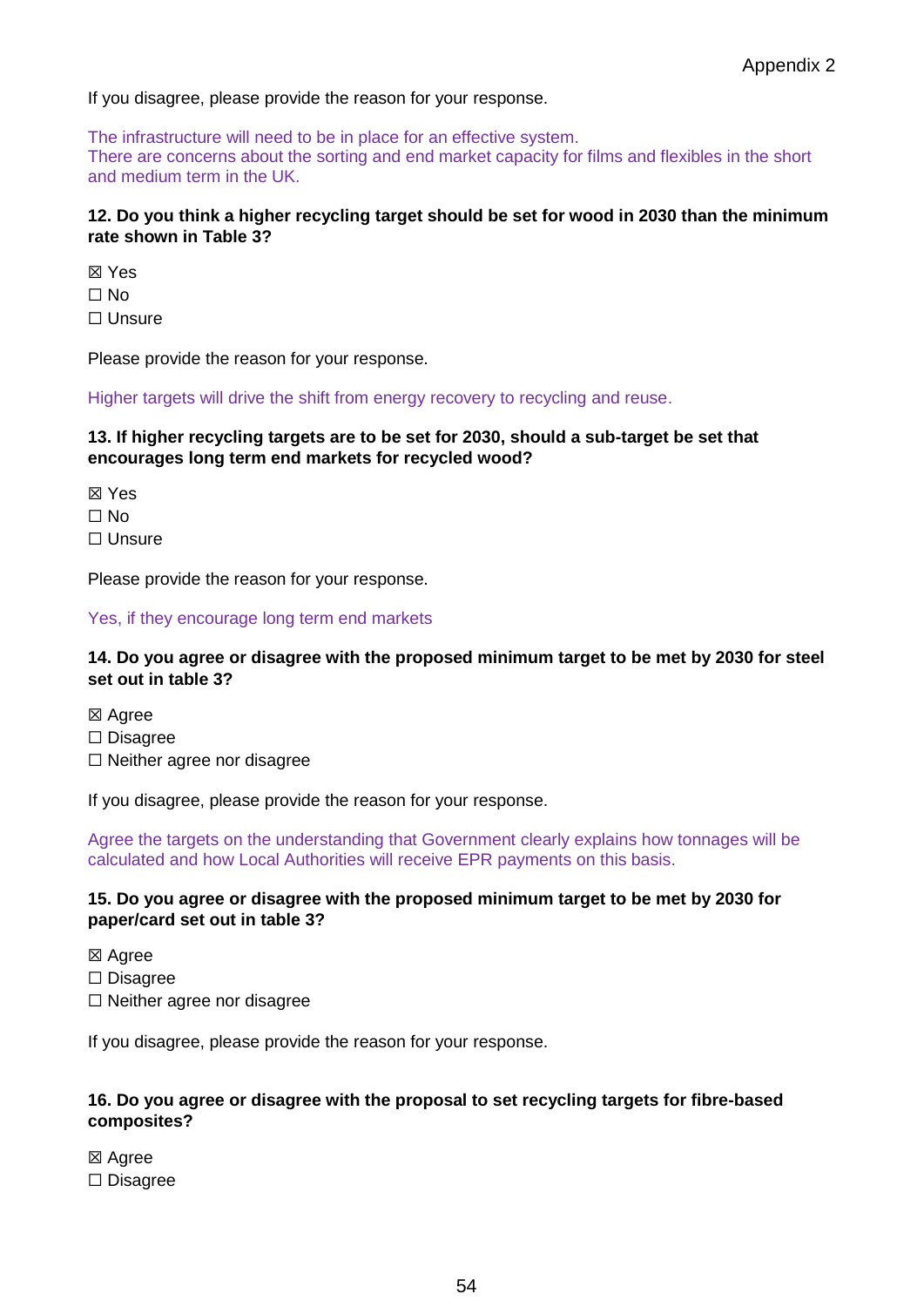☐ Neither agree nor disagree

If you disagree, please provide the reason for your response.

## **17. Do you agree or disagree that there may be a need for 'closed loop' recycling targets for plastics, in addition to the Plastics Packaging Tax?**

⊠ Agree

- ☐ Disagree
- ☐ Neither agree nor disagree

Please provide the reason for your response.

A closed loop ensures the best environmental outcomes and aligns with climate emergency policies.

#### **18. Please indicate other packaging material that may benefit from 'closed loop' targets?**

Please answer here

In keeping with Circular Economy principles, sub targets for closed loop recycling could be set for all materials to encourage treatment higher within the waste hierarchy.

## **19. Which of the definitions listed below most accurately defines reusable packaging that could be applied to possible future reuse/refill targets or obligations in regulations**

Further information to help answer this question (and the 4 that follow) can be found in Annex 1 of the consultation document.

☒ Definition in The Packaging (Essential Requirements) 2015

- ☐ Definition in The Packaging and Packaging Waste Directive (PPWD)
- ☐ Definition adopted by The UK Plastic Pact/The Ellen MacArthur Foundation

☐ None of the above

If you selected 'none of the above', please provide the reason for your response, including any suggestions of alternative definitions for us to consider.

### **20. Do you have any views on any of the listed approaches, or any alternative approaches, for setting reuse and refill targets and obligations? Please provide evidence where possible to support your views.**

Please answer here.

## **21. Do you agree or disagree that the Scheme Administrator should proactively fund the development and commercialisation of reuse systems?**

☒ Agree

- ☐ Disagree
- ☐ Neither agree nor disagree

Please provide the reason for your response.

Producers should fund the development of reuse systems via the SA to ensure development across the whole of the country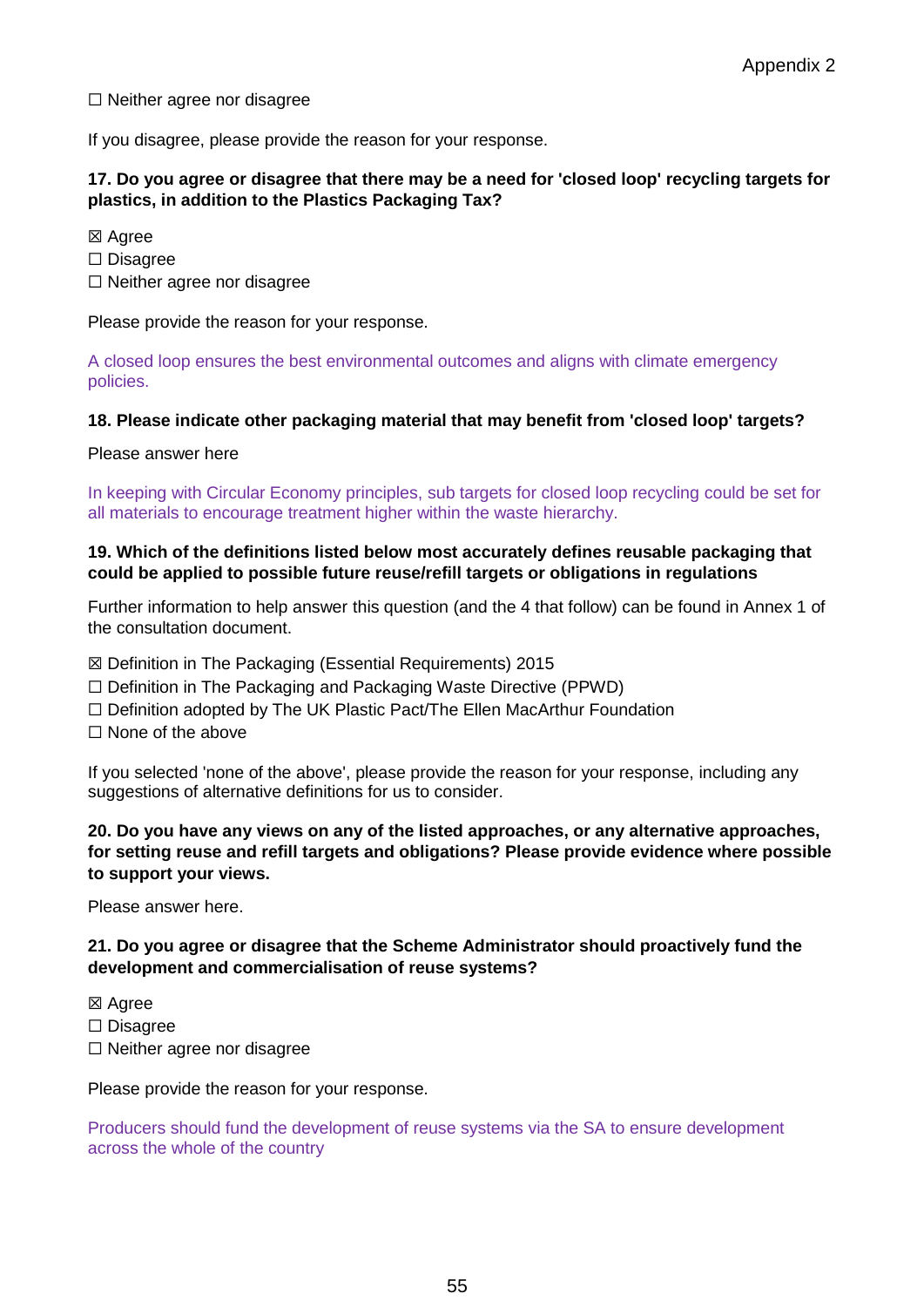## **22.Do you agree or disagree that the Scheme Administrator should look to use modulated fees to incentivise the adoption of reuse and refill packaging systems?**

☒ Agree

☐ Disagree

☐ Neither agree nor disagree

Please provide the reason for your response.

The modulated fee structure should support the same aims as waste hierarchy and ensure producers use packaging that can be refilled/reused in preference of any single use packaging

EPR funds should also be used to actively communicate the benefits of reusable/refillable packaging to the consumer to drive behaviour change and increase demand.

### **Producer obligations for full net cost payments and reporting**

### **23. Do you agree or disagree that Brand Owners are best placed to respond effectively and quickly to incentives that are provided through the scheme?**

☒ Agree

- ☐ Disagree
- ☐ Neither agree nor disagree

**24. Are there any situations where the proposed approach to imports would result in packaging being imported into the UK which does not pick up an obligation (except if the importer or first-owner is below the de-minimis, or if the packaging is subsequently exported)?** 

Where available, please share evidence to support your view.

#### Not sure

**25. Of Options 2 and 3, which do you think would be most effective at both capturing more packaging in the system and ensuring the smallest businesses are protected from excessive burden?** 

□ Option 2

□ Option 3

☐ Neither

☒ Don't know

If you answered 'neither', please provide the reason for your response and describe any suggestions for alternative approaches to small businesses.

### **26. If either Option 2 or 3 is implemented, do you consider there to be a strong case to also reduce the de-minimis threshold as set out in Option 1?**

☐ Yes

☐ No

☒ Unsure

Please provide the reason for your response.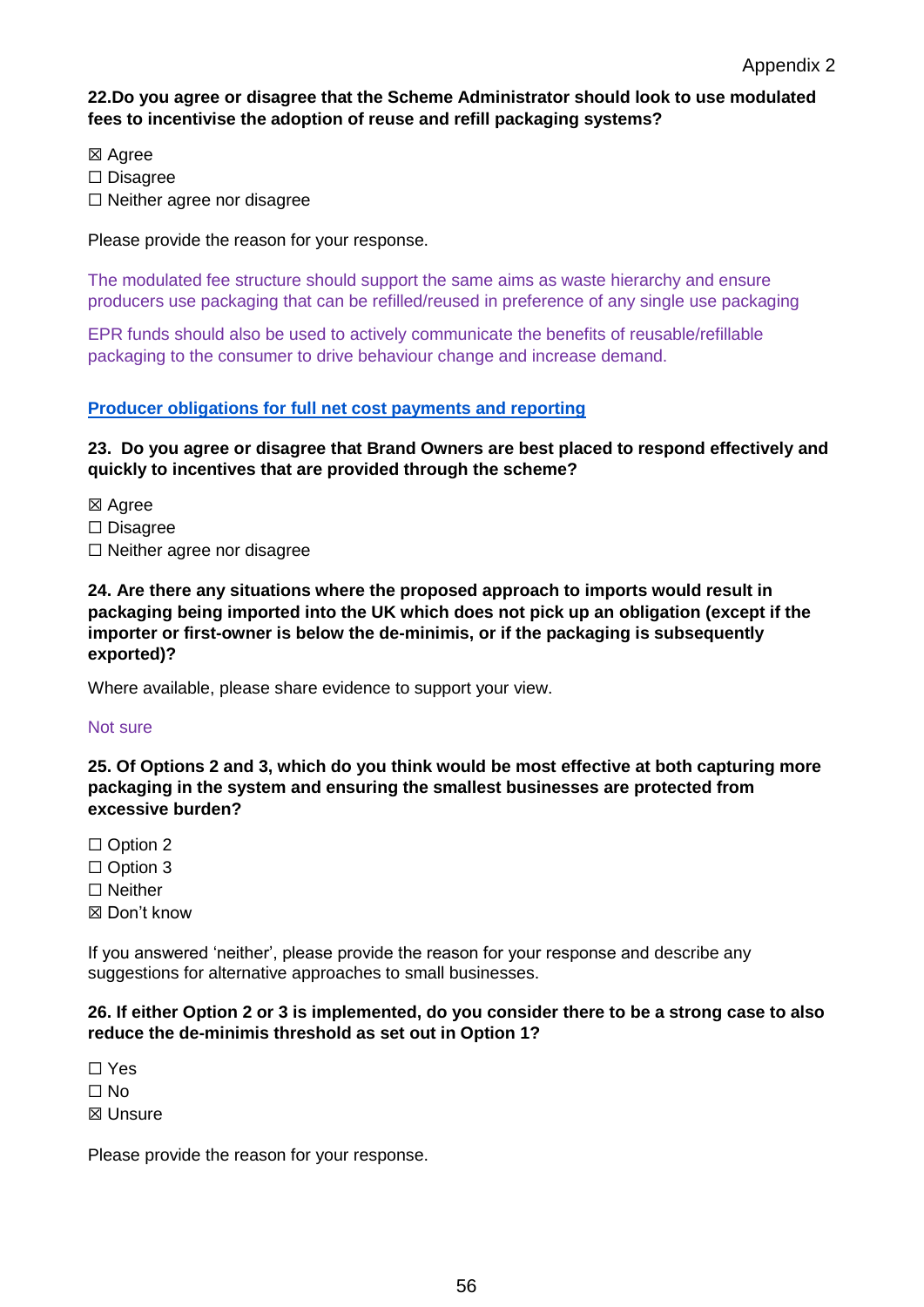## **27. Do you think that Online Marketplaces should be obligated for unfilled packaging in addition to filled packaging?**

☒ Yes

☐ No

☐ Unsure

If you answered 'yes', please provide the reason for your response.

The Online Marketplace should be obligated where producers/brand owners are not already obligated.

## **28. Do you foresee any issues with Online Marketplaces not being obligated for packaging sold through their platforms by UK-based businesses?**

☒ Yes

☐ No

☐ Unsure

If you answered 'yes', please provide the reason for your response.

## It could create a means of obligation avoidance

**29. This proposal will require Online Marketplaces to assess what packaging data they can collate and then, where there are gaps to work together to create a methodology for how they will fill those gaps. Do you think there are any barriers to Online Marketplaces developing a methodology in time for the start of the 2022 reporting year (January 2022)?**

☒ Yes

 $\Box$  No

☐ Unsure

If you answered 'yes', please provide the reason for your response.

The timeline is ambitious as the just appointed SA will need to review and agree in a very short space of time.

## **30. Is there any packaging that would not be reported by the obligation as proposed below (except for packaging that is manufactured and sold by businesses who sit below the deminimis)?**

☐ Yes ☐ No ☒ Unsure

If you answered 'yes', please detail what packaging would not be reported by this approach.

## **31. Do you agree or disagree that the Allocation Method should be removed?**

☐ Agree

☐ Disagree

☒ Neither agree nor disagree

Producer responsibility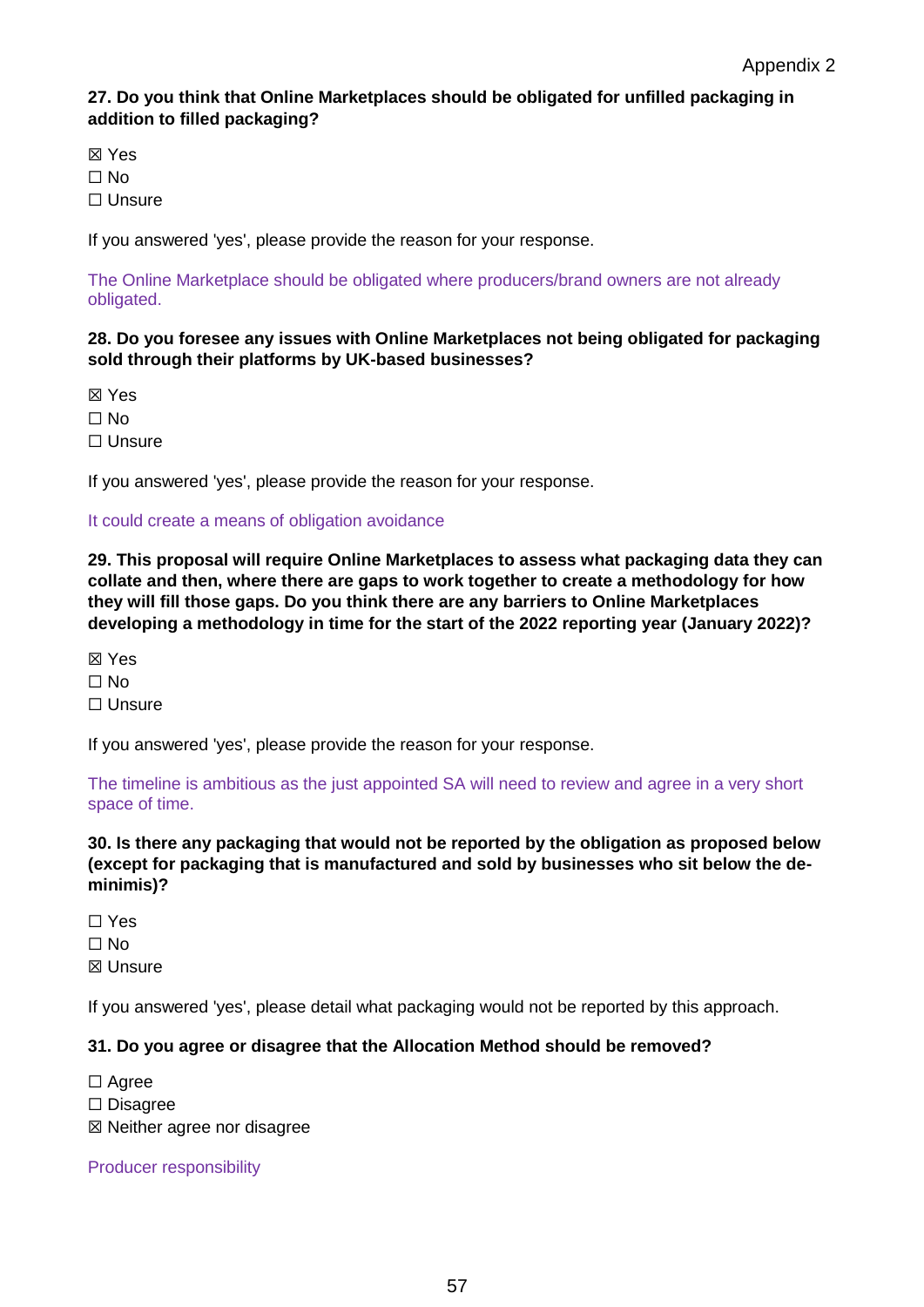### **Producer obligations: disposable cups takeback**

### **32. Do you agree or disagree that a mandatory, producer-led takeback obligation should be placed on sellers of filled disposable paper cups?**

☒ Agree

☐ Disagree

☐ Neither agree nor disagree

If you disagree, please provide the reason for your response and/or suggest any alternative proposals for increasing the collection and recycling of disposable cups.

**33. Do you agree or disagree with the proposed phased approach to introducing the takeback obligation, with larger businesses/sellers of filled disposable paper cups obligated by the end of 2023, and the obligation extended to all sellers of filled disposable paper cups by the end of 2025?** 

☒ Agree

☐ Disagree

☐ Neither agree nor disagree

If you disagree, please provide the reason for your response and/or how you think the mandatory takeback obligation should be introduced for sellers of filled disposable cups.

### **Modulated fees, labelling and plastic films recycling**

### **34. Do you think that the proposed strategic frameworks will result in a fair and effective system to modulate producer fees being established?**

☒ Yes

 $\Box$  No

☐ Unsure

If you answered 'no' please provide the reason for your response, being specific with your answer where possible.

**35. Do you agree or disagree that the Scheme Administrator should decide what measures should be taken to adjust fees if a producer has been unable to self-assess, or provides inaccurate information? This is in addition to any enforcement that might be undertaken by the regulators.** 

□ Agree

☒ Disagree

☐ Neither agree nor disagree

If you disagree, please provide the reason for your response.

A minimum fee level should be set out clearly in regulations. It should be high enough to firmly discourage producers from failing to meet the requirements and ensure local authorities are covered for all costs associated with the collection and processing of materials from non-compliant producers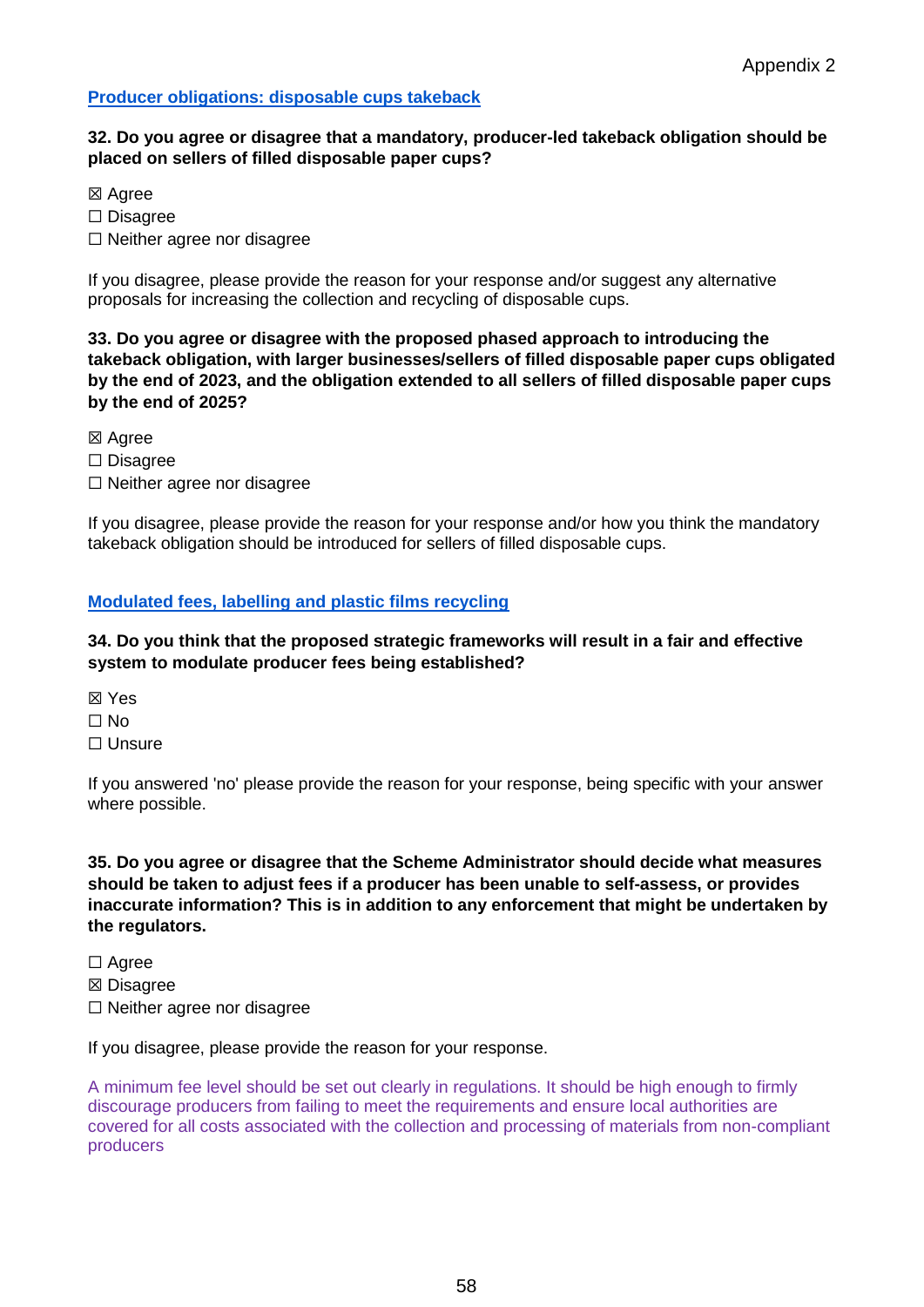### **36. Do you agree or disagree with our preferred approach (Option 1) to implementing mandatory labelling?**

☐ Agree

☒ Disagree

□ Neither agree nor disagree

If you disagree, please provide the reason for your response.

Option 1 may allow flexibility for the producer. Preference is for Option 2 as it allows a single, agreed, cross product label that will be more recognisable for the consumer and simpler to communicate across all platforms.

### **37. Do you agree or disagree with the proposal that all producers could be required to use the same 'do not recycle' label?**

☒ Agree

☐ Disagree

☐ Neither agree nor disagree

If you disagree, please provide the reason for your response.

#### All labelling should be standard to avoid confusion.

### **38. Do you think that the timescales proposed provide sufficient time to implement the new labelling requirements?**

☒ Yes

 $\Box$  No

□ Unsure

If you answered 'no' please provide the reason for your response.

## **39. Do you agree or disagree that the labelling requirement should be placed on businesses who sell unfilled packaging directly to small businesses?**

☒ Agree

☐ Disagree

☐ Neither agree nor disagree

If you disagree, please provide the reason for your response.

### **40. Do you think it would be useful to have enhancements on labels, such as including 'in the UK' and making them digitally enabled?**

☒ Yes

☐ No

☐ Unsure

If you answered 'yes', please state what enhancements would be useful.

It ensures the efficient and effective flow of funds be created by digitally enhancing labelling via eg QR codes, barcodes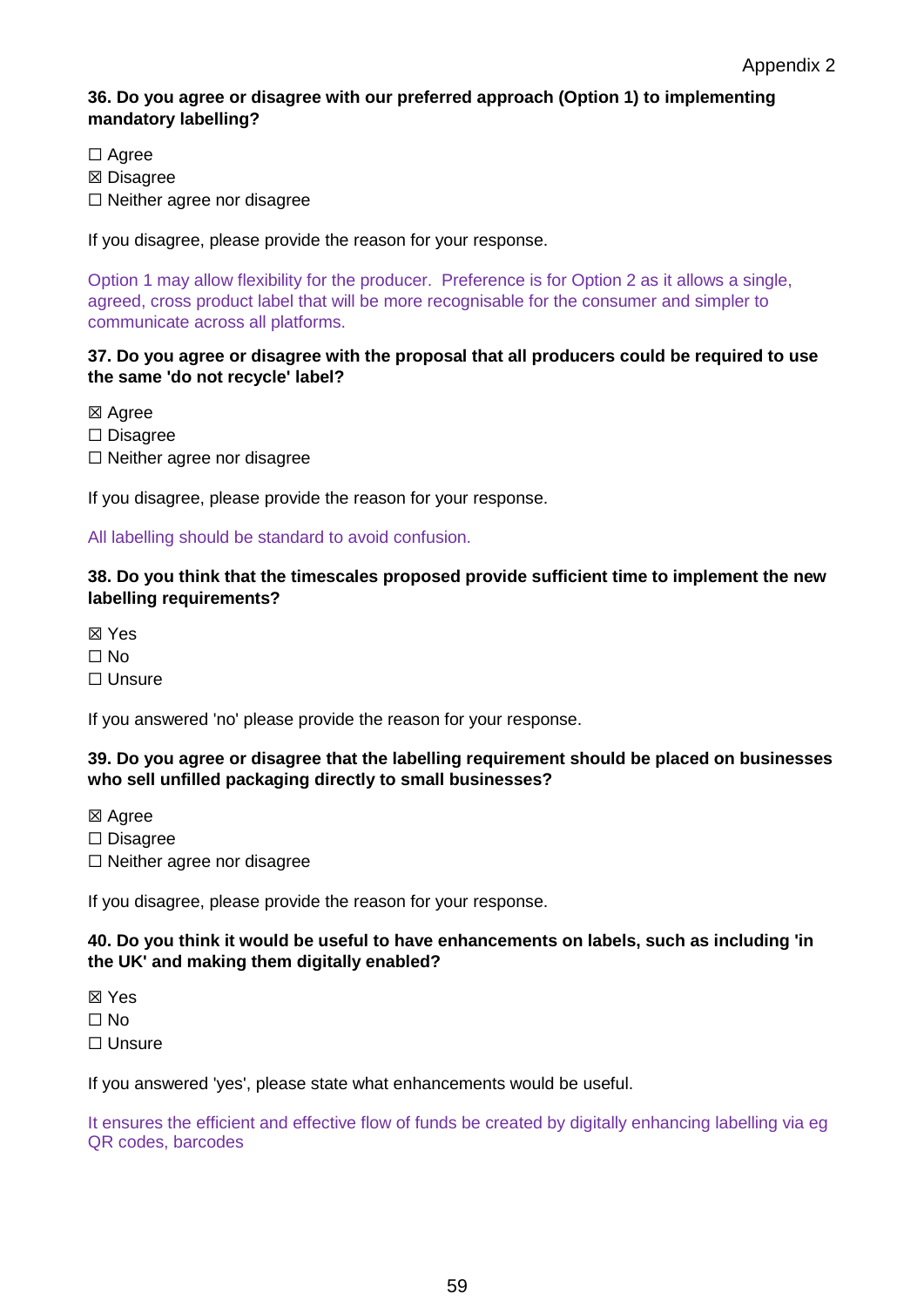**41. Do you agree or disagree that local authorities across the UK who do not currently collect plastic films in their collection services should adopt the collection of this material no later than end of financial year 2026/27?** 

☐ Agree

- ☒ Disagree
- ☐ Neither agree nor disagree

If you disagree, please provide the reason for your response and/or what date you consider local authorities could collect films and flexibles from. Please share any evidence to support your views.

End markets for reprocessing will need to be available and it's not yet clear whether this will be possible. Councils should be able to negotiate extensions where it's not possible to introduce collections by the target date.

Brighton & Hove does not currently collect plastic films. Costs and timescale to renegotiate and change our contract to handle this material will be significant and would need to be covered, as will upgrading the MRF technology, purchase of any vehicles and any reconfiguration to our collection operations.

## **42. Do you agree or disagree that collections of plastic films and flexibles from business premises across the UK could be achieved by end of financial year 2024/5?**

- ☒ Agree
- ☐ Disagree
- ☐ Neither agree nor disagree

If you disagree, please provide the reason for your response and/or what date you consider this could be achieved by. Please share any evidence to support your views.

Whilst, the collection of plastic films and flexibles from businesses are feasible, the recycling of the waste will be difficult and costly due treatment arrangements and availability of end markets.

**43. Do you agree or disagree that there should be an exemption from the 'do not recycle' label for biodegradable/compostable packaging that is filled and consumed (and collected and taken to composting/anaerobic digestion facilities that accept it), in closed loop situations where reuse or recycling options are unavailable?** 

□ Agree

☒ Disagree

☐ Neither agree nor disagree

Please provide the reason for your response.

It should clearly labelled "do not recycle" to prevent it being misidentified by householders and to prevent potentially harmful microplastics in the environment and contamination of recyclable materials.

**44. Do you consider that any unintended consequences may arise as a result of the proposed approach to modulated fees for compostable and biodegradable plastic packaging?** 

☐ Yes ☒ No ☐ Unsure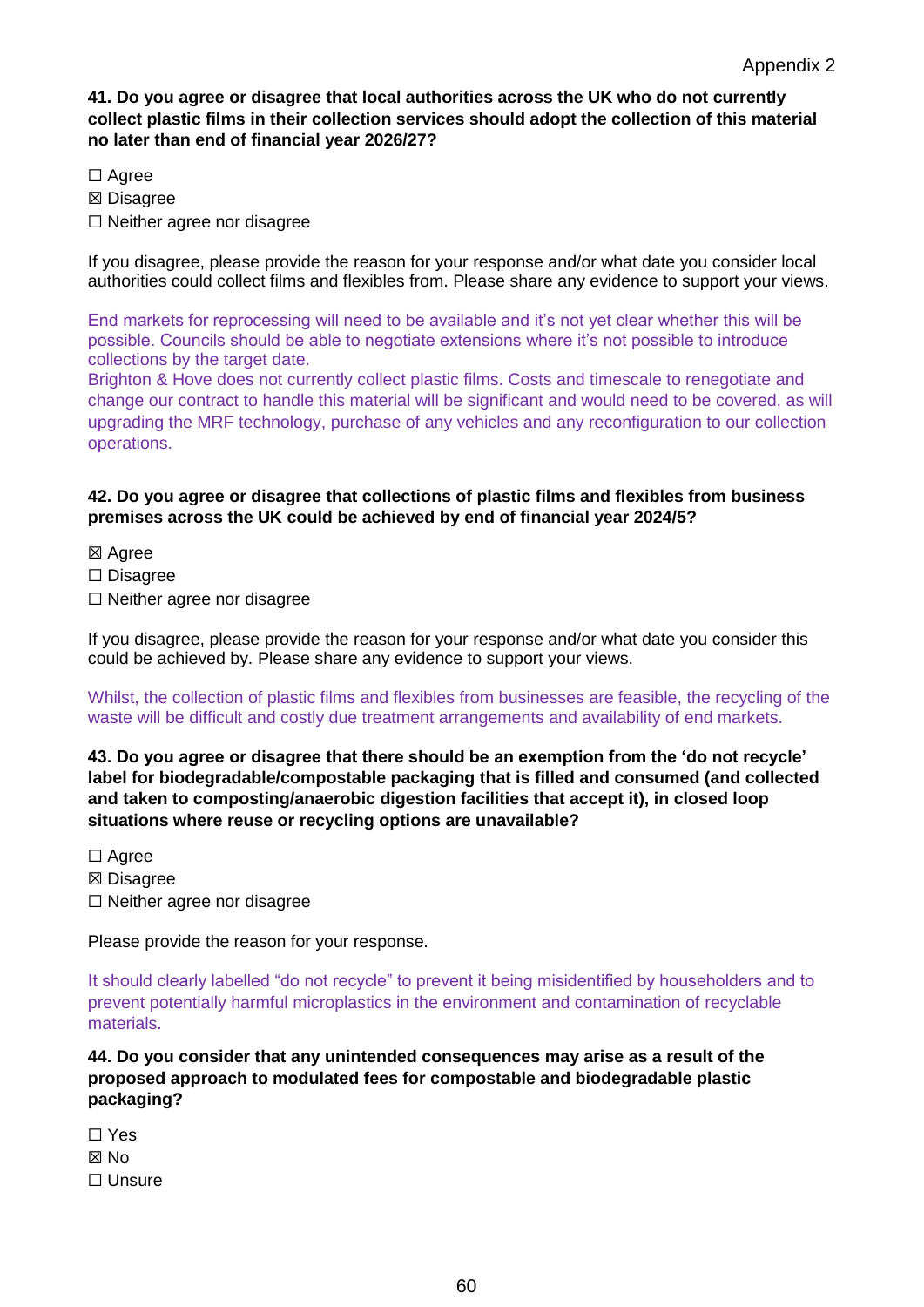If you answered 'yes', please detail what you think these unintended consequences could be and provide any suggestions for how they may be avoided.

## **Payments for managing packaging waste: necessary costs**

## **45. Do you agree or disagree with the proposed definition and scope of necessary costs?**

- □ Agree
- ☒ Disagree
- ☐ Neither agree nor disagree

If you disagree, please detail why and provide any costs you think should be included under the definition of necessary costs.

The list of necessary costs is unclear about some important cost areas, including:

- Contractual costs (e.g. variation or breakage)
- Additional disposal contract costs e.g. related to failure to achieve guaranteed minimum tonnages, changes in calorific value
- Additional procurement costs
- Costs associated with waste composition change
- Transitional costs for changes to services
- Indirect costs related to administration of the scheme

### **Payments for managing packaging waste from households**

## **46. Do you agree or disagree that payments should be based on good practice, efficient and effective system costs and relevant peer benchmarks?**

- ☐ Agree
- ☒ Disagree
- ☐ Neither agree nor disagree

If you disagree, please detail any issues you think there are with this approach and how you think payments should instead be calculated.

In principle, we agree that payments should be based on good practice. However, there is insufficient information, regarding what constitutes an efficient and effective system to properly answer this question. The system needs to be reflective of individual authority circumstances and have adequate incentive through funding to improve any inefficient schemes which otherwise may risk remaining. It could lead to a two-tier system where those with efficient systems receive funding to maintain performance but those underperforming are denied the opportunities to improve. Authorities who may be stuck with inefficient systems should still be recognised financially for improvements they make.

### **47. Do you agree or disagree that the per tonne payment to local authorities for packaging materials collected and sorted for recycling should be net off an average price per tonne for each material collected?**

□ Agree

- ☒ Disagree
- ☐ Neither agree nor disagree

If you disagree, please detail how material value should be netted-off a local authority's payment.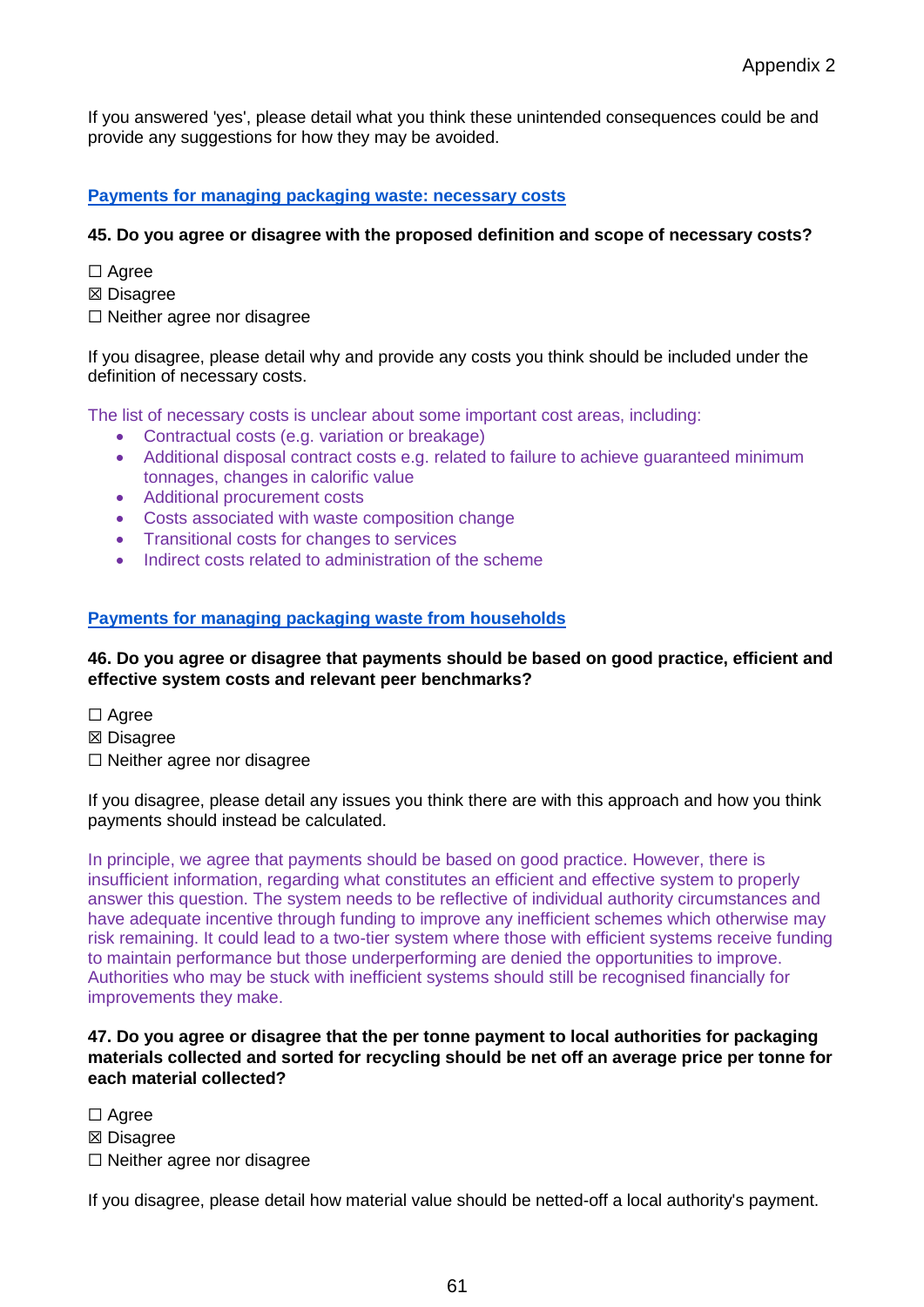The formula should represent the waste disposal contract arrangements at the time the calculation is made. For example, if the council receives no income from a stream or it is accounted for in a variable gate fee, it should not be deducted again. The council must receive full net cost recovery of collection irrespective of the ability to get the highest material values.

**48. Do you agree or disagree that the Scheme Administrator should have the ability to apply incentive adjustments to local authority payments to drive performance and quality in the system?** 

☒ Agree ☐ Disagree ☐ Neither agree nor disagree

If you disagree, please detail why you think the ability to apply an incentive adjustment should not apply.

This could help achieve objectives, but our input is essential to ensure that incentive adjustments are reasonable and drive performance improvements.

**49. Do you agree or disagree that local authorities should be given reasonable time and support to move to efficient and effective systems and improve their performance before incentive adjustments to payments are applied?** 

☒ Agree

☐ Disagree

☐ Neither agree nor disagree

If you disagree, please provide the reason for your response.

It is good producers and LAs will work more closely. However, further definition of the timescale and support is needed.

**50. Should individual local authorities be guaranteed a minimum proportion of their waste management cost regardless of performance?** 

☒ Agree  $\Box$  No ☐ Unsure

Please provide the reason for your response.

A guaranteed minimum proportion will provide some budget certainty, which is valuable. However, there should be incentives through the scheme to maximise quality and quantity of recycling and minimise residual waste.

### **51. Do you agree or disagree that there should be incentive adjustments or rewards to encourage local authorities to exceed their modelled recycling benchmarks?**

☐ Agree

☐ Disagree

☒ Neither agree nor disagree

If you disagree, please detail why you think incentive adjustments should not be applied to encourage local authorities to exceed their recycling performance benchmarks.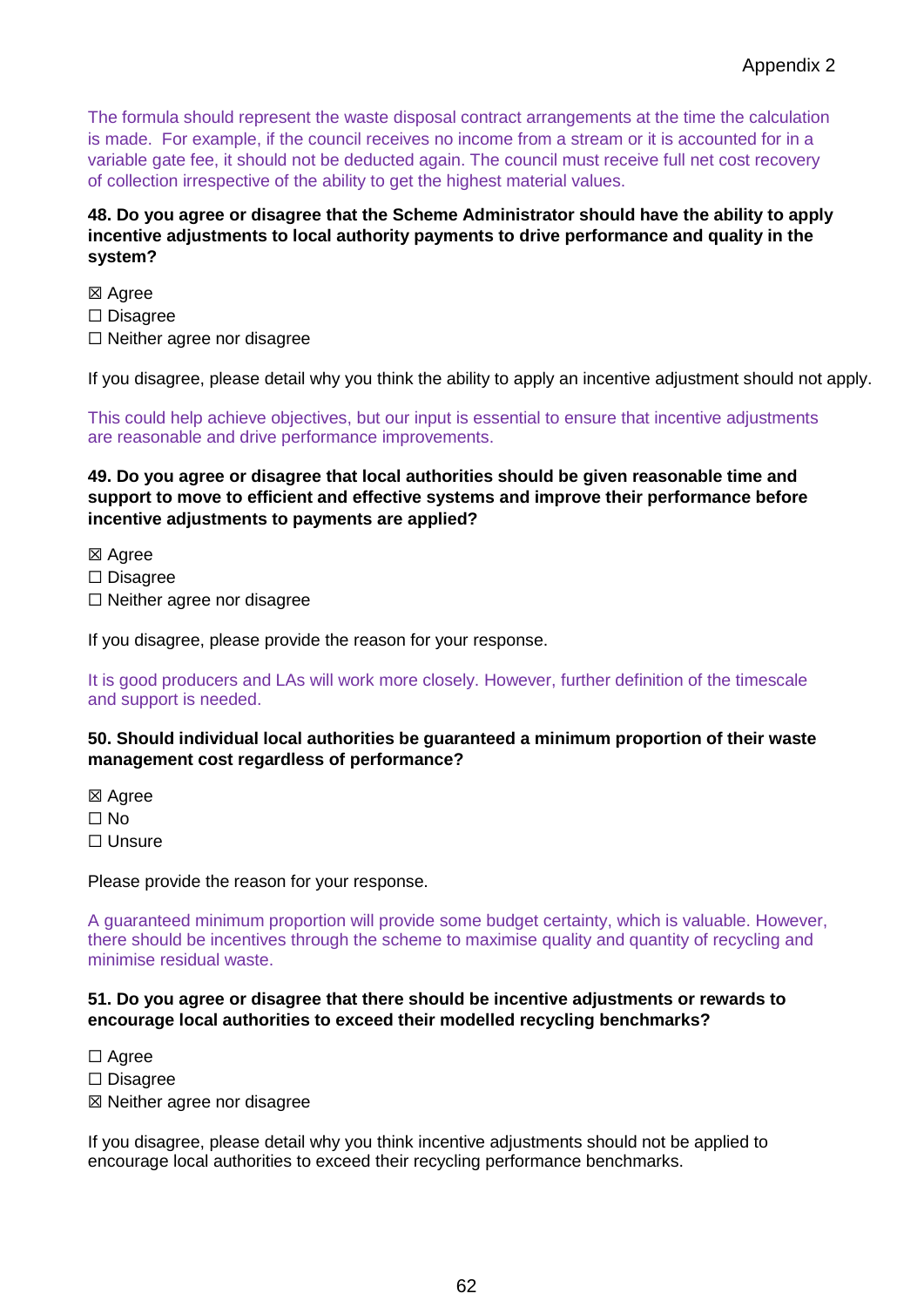The EPR system is incentive based, so yes however it should not divert funds away from poor performers and encourage improvements.

**52. Do you agree or disagree that unallocated payments should be used to help local authorities meet their recycling performance benchmarks, and contribute to Extended Producer Responsibility outcomes through wider investment and innovation, where it provides value for money?** 

□ Agree

- ☐ Disagree
- ☒ Neither agree nor disagree

If you disagree, please detail how you think any unallocated payments to local authorities should be used.

It is not clear why there would be unallocated (withheld) costs. This needs clarity and further detailed discussion with LAs.

**53. Do you agree or disagree that residual payments should be calculated using modelled costs of efficient and effective systems based on the average composition of packaging waste within the residual stream?**

□ Agree

- ☒ Disagree
- □ Neither agree nor disagree

If you disagree, please detail how you think residual waste payments should instead be calculated.

Residual waste composition varies considerably between authorities. This is an opportunity to understand the differences through the funding of regular composition analyses for each authority which must be fully funded under EPR. It should lead to composition analyses becoming more efficient through economies of scale and technological advancement (e.g. AI).

The definition of the 'residual waste stream' should include rejects from MRFs and other sorting facilities.

## **54. Do you agree or disagree that a disposal authority within a two-tier authority area (England only) should receive the disposal element of the residual waste payment directly?**

☒ Agree

- ☐ Disagree
- ☐ Neither agree nor disagree

### **Payments for managing packaging waste from businesses**

### **55. Do you agree or disagree that there remains a strong rationale for making producers responsible for the costs of managing packaging waste produced by businesses?**

☒ Agree

- ☐ Disagree
- ☐ Neither agree nor disagree

If you disagree, please provide the reason for your response.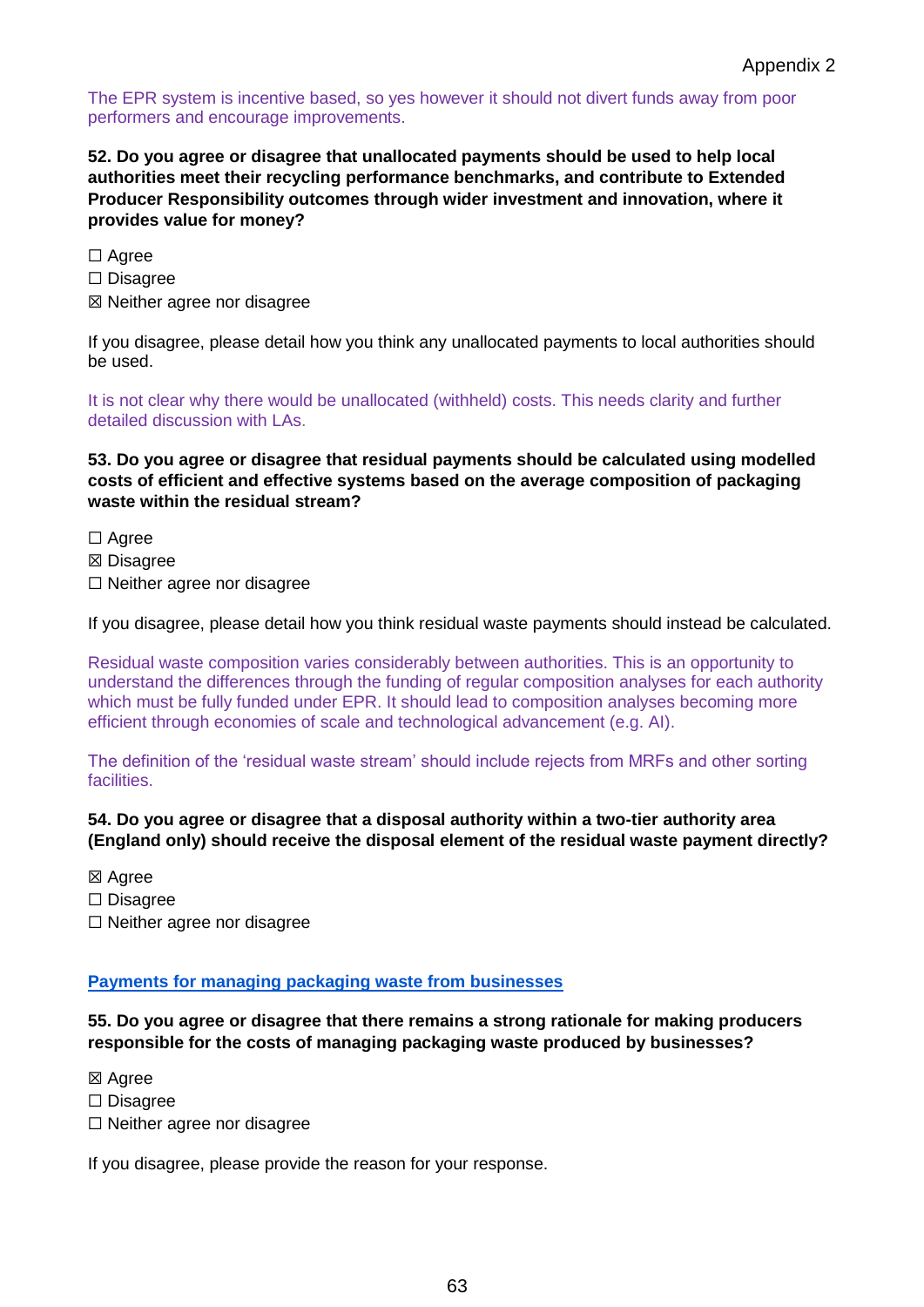**56. Do you agree or disagree that all commercial and industrial packaging should be in scope of the producer payment requirements except where a producer has the necessary evidence that they have paid for its management directly?** 

☒ Agree

☐ Disagree

☐ Neither agree nor disagree

If you disagree, please provide the reason for your response.

## **57. Which approach do you believe is most suited to deliver the outcomes being sought below?**

☒ Option 1

□ Option 2

□ Option 3

 $\Box$  All could work

 $\Box$  Do not know enough to provide a view

## **58. Do you disagree strongly with any of the options listed in the previous question?**

☒ Yes

☐ No

☐ Unsure

If you answered 'yes', please explain which and provide your reason.

Compliance schemes could lead to focusing on costs rather than other outputs

## **59. Do you think there will be any issues with not having either Packaging Recovery Notes/Packaging Export Recovery Notes or the business payment mechanism (and as a result recycling targets) in place for a short period of time?**

☐ Yes  $\Box$  No ☒ Unsure

If you answered 'yes', please detail what issues you think there will be.

## **Payments for managing packaging waste: data and reporting requirements**

**60. Do you agree or disagree with the proposal to introduce a sampling regime for packaging as an amendment to the MF Regulations in England, Wales and Scotland and incorporation into new or existing regulations in Northern Ireland?** 

⊠ Agree

☐ Disagree

☐ Neither agree nor disagree

If you disagree, please detail why you think the proposed sampling regime for packaging waste should not be incorporated as an amendment to MF Regulations in England, Wales and Scotland and incorporated into new or existing regulations in Northern Ireland.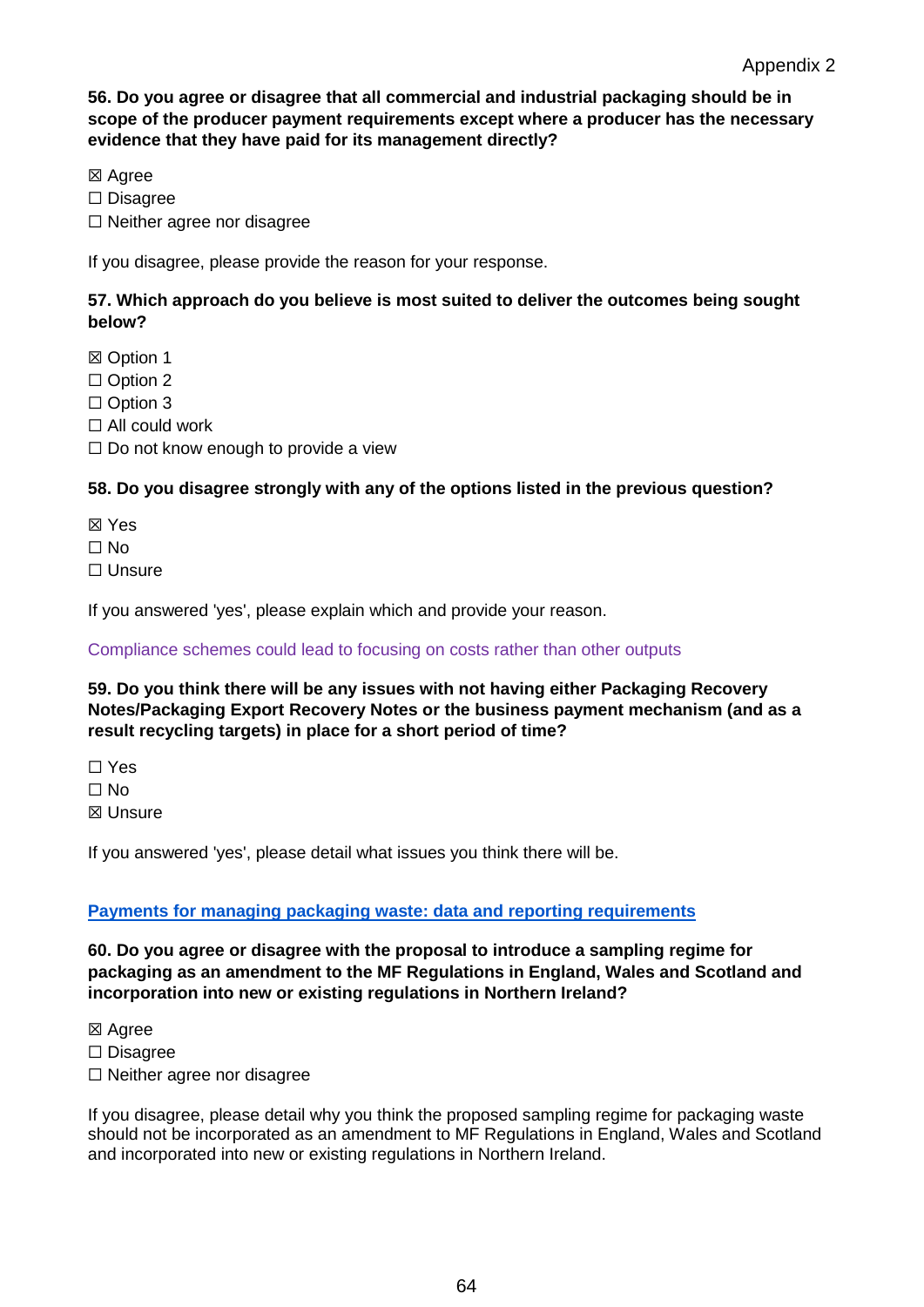Agree. Further clarification is needed on definitions of contamination as packaging may be collected in waste streams that include other target items as part of the collection scheme, which should not be classed as packaging contamination.

## **61. Do you agree or disagree with the proposal to require all First Points of Consolidation to be responsible for sampling and reporting in accordance with a new packaging waste sampling and reporting regime?**

☒ Agree

☐ Disagree

☐ Neither agree nor disagree

If you disagree, please detail who you think should be required to meet the packaging sampling and reporting regime for Extended Producer Responsibility purposes.

Sampling should take place as early as possible in the process. The cost of any additional sampling must be wholly borne by the producers.

**62. Do you agree or disagree that the existing MF Regulations' de-minimis threshold of facilities that receive 1000 tonnes or more per annum of mixed waste material would need to be removed or changed to capture all First Points of Consolidation?** 

- ☒ Agree
- ☐ Disagree
- ☐ Neither agree nor disagree

If you disagree, please detail why you think a de-minimis threshold is required.

### More composition analysis funded by EPR should take place

### **63. Do you think the following list of materials and packaging formats should form the basis for a manual sampling protocol?**

☒ Yes

☐ No

☐ Unsure

If you answered 'no', what other materials, format categories or level of separation should be included as part of the manual sampling protocol?

### **64. Do you think it is feasible to implement more rigorous sampling arrangements within 6- 12 months of the regulations being in place?**

☐ Yes

☐ No

☒ Unsure

If you answered 'no', please provide the reason for your response and detail what should be considered in determining an appropriate implementation period.

We would need to better understand the current expectations and changes required with the contractor

**65. Do you think visual detection technology should be introduced from 2025 to further enhance the sampling regime?**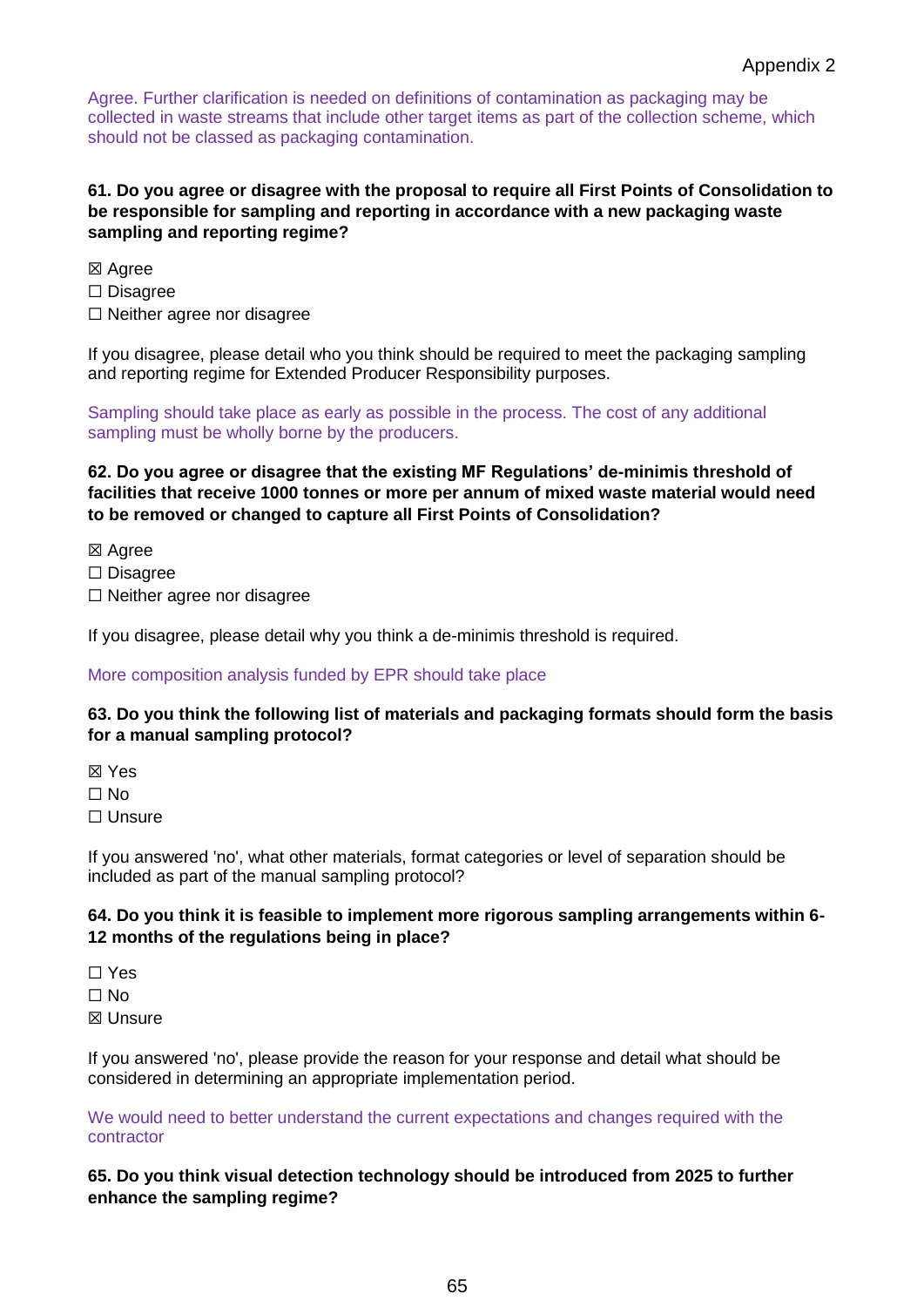☒ Yes ☐ No ☐ Unsure

If you answered 'no', please detail why you think it should not be considered as a medium to longterm method of sampling.

It would need to be technically feasible and cost effective.

**66. Do you think existing packaging proportion protocols used by reprocessors would provide a robust and proportionate system to estimate the packaging content of source segregated materials?** 

☐ Yes □ Yes, with refinement  $\Box$  No ☒ Unsure

If you answered 'no', please detail why you think these would not be suitable to use to determine the packaging content in source segregated material.

## **67. Do you agree or disagree that minimum output material quality standards should be set for sorted packaging materials at a material facility?**

□ Agree

- ☒ Disagree
- ☐ Neither agree nor disagree

If you disagree, please provide the reason for your response.

The market should determine if material from a MRF is of sufficient quality.

## **68. Do you agree or disagree that material facilities that undertake sorting prior to sending the material to a reprocessor or exporter should have to meet those minimum standards in addition to just assessing and reporting against them?**

☐ Agree

- ☒ Disagree
- ☐ Neither agree nor disagree

If you disagree, please provide the reason for your response.

The quality standards need to be set by the market.

## **69. Do you think any existing industry grades and standards could be used as minimal output material quality standards?**

☐ Yes

☐ No

☒ Unsure

If you answered 'yes' please provide evidence of standards you think would be suitable for use as minimal output material standards.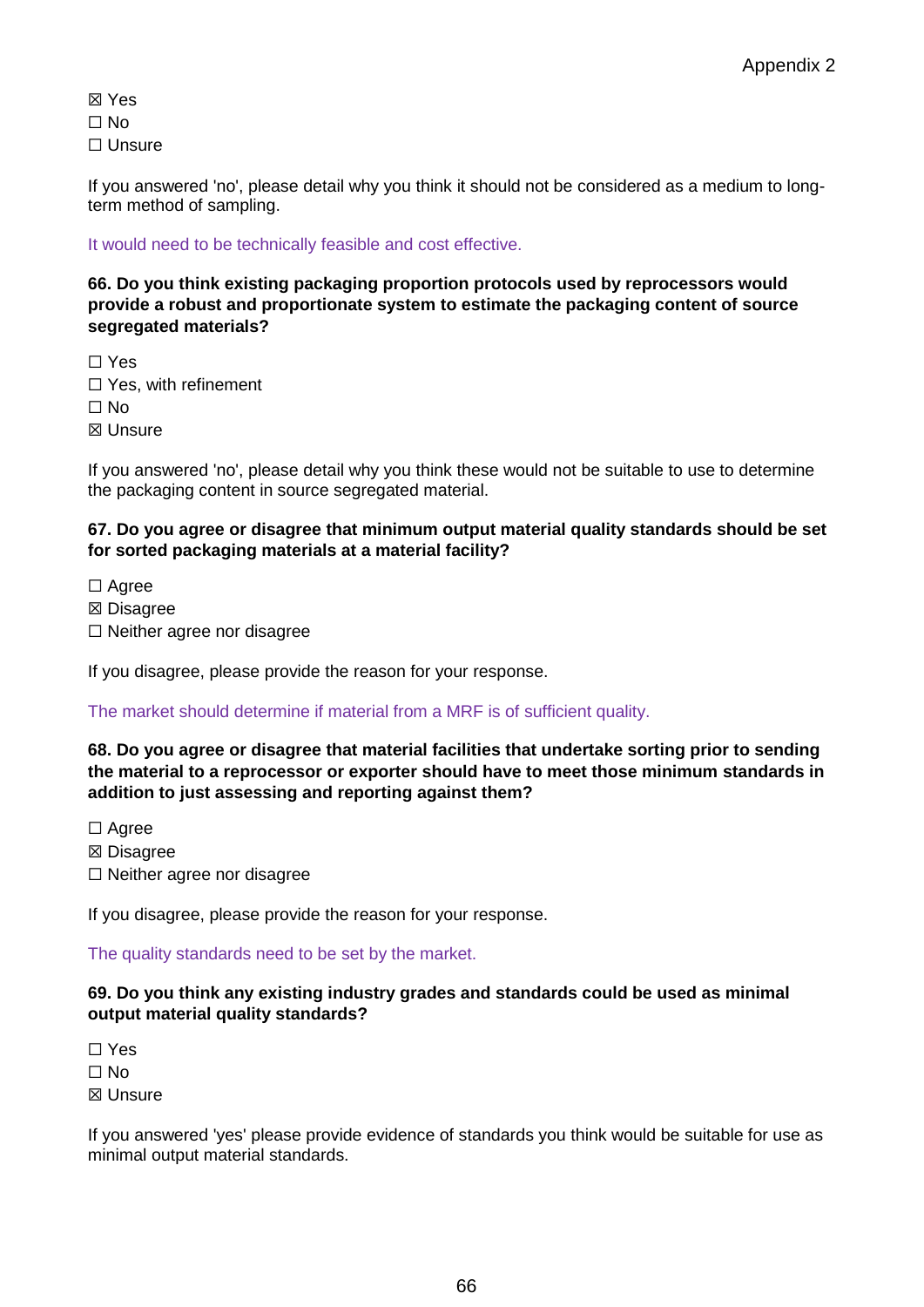### **Payments for managing packaging waste: reporting and payment cycles**

### **70. Do you agree or disagree that local authority payments should be made quarterly, on a financial year basis?**

- ☒ Agree
- ☐ Disagree
- ☐ Neither agree nor disagree

If you disagree, please provide the reason for your response and/or suggest any alternative proposals.

### **71. Do you agree or disagree that household and business packaging waste management payments should be based on previous year's data?**

☒ Agree

☐ Disagree

☐ Neither agree nor disagree

If you disagree, please provide any concerns you have with the proposed approach and/or any alternative proposals.

Agree provided the producers take the full financial responsibility for the packaging they place on the market.

#### **Litter payments**

### **72. Do you agree or disagree that the costs of litter management should be borne by the producers of commonly littered items based on their prevalence in the litter waste stream as determined by a composition analysis which is described in option 2?**

- ☒ Agree
- ☐ Disagree
- ☐ Neither agree nor disagree

If you disagree, please provide the reason for your response and/or provide an alternative approach to litter management costs being based on a commonly littered basis.

This is fair and in-line with the producer pays principle. The producer of frequently littered products will be incentivised to find ways to reduce littering.

**73. In addition to local authorities, which of the following duty bodies do you agree should also receive full net cost payments for managing littered packaging? Please select all that apply.** 

- ☒ Other duty bodies
- ☒ Litter authorities
- ☒ Statutory undertakers
- ☐ None of the above
- $\boxtimes$  Any other(s) please specify

If you selected 'Any other(s)' - please specify here.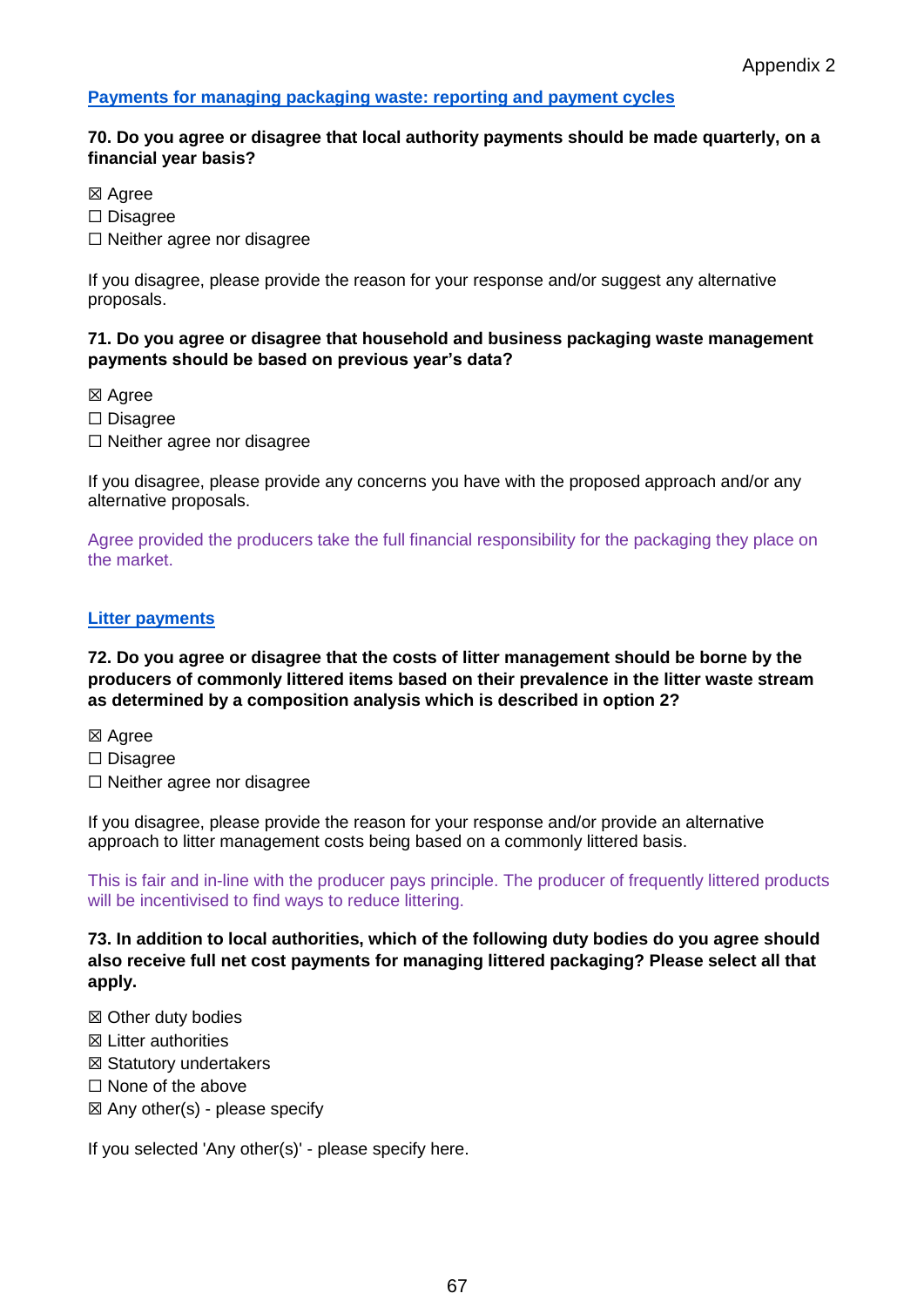Any Other - All organisations that incur costs for managing litter and have been approved by the LA for that area, including the voluntary sector.

## **74. Do you agree or disagree that producers should contribute to the costs of litter prevention and management activities on other land?**

☒ Agree

☐ Disagree

☐ Neither agree nor disagree

If you disagree, please provide the reason for your response.

### **75. Do you agree or disagree that local authority litter payments should be linked to improved data reporting?**

☒ Agree

☐ Disagree

☐ Neither agree nor disagree

If you disagree, please detail why you think litter payments should not be linked to improved data reporting.

Good data reporting should form part of an 'optimised system' for litter collection and management.

### **76. Do you agree or disagree that payments should be linked to standards of local cleanliness over time?**

☐ Agree

☒ Disagree

☐ Neither agree nor disagree

If you disagree, please provide the reason for your response.

If the payment is linked to tonnage of litter collected and managed, the onus is on the local authority to collect litter to the extent that it deems sufficient for its residents. LAs should be involved in developing any system to measure this, to ensure it is fair and achievable.

#### **Scheme administration and governance**

**77. Do you agree or disagree that the functions relating to the management of producer obligations in respect of household packaging waste and litter including the distribution of payments to local authorities are managed by a single organisation?** 

☒ Agree

☐ Disagree

 $\Box$  Neither agree nor disagree

### **78. Overall which governance and administrative option do you prefer?**

☒ Option 1

- □ Option 2
- ☐ Neither Option 1 nor Option 2

Please provide the reason for your response.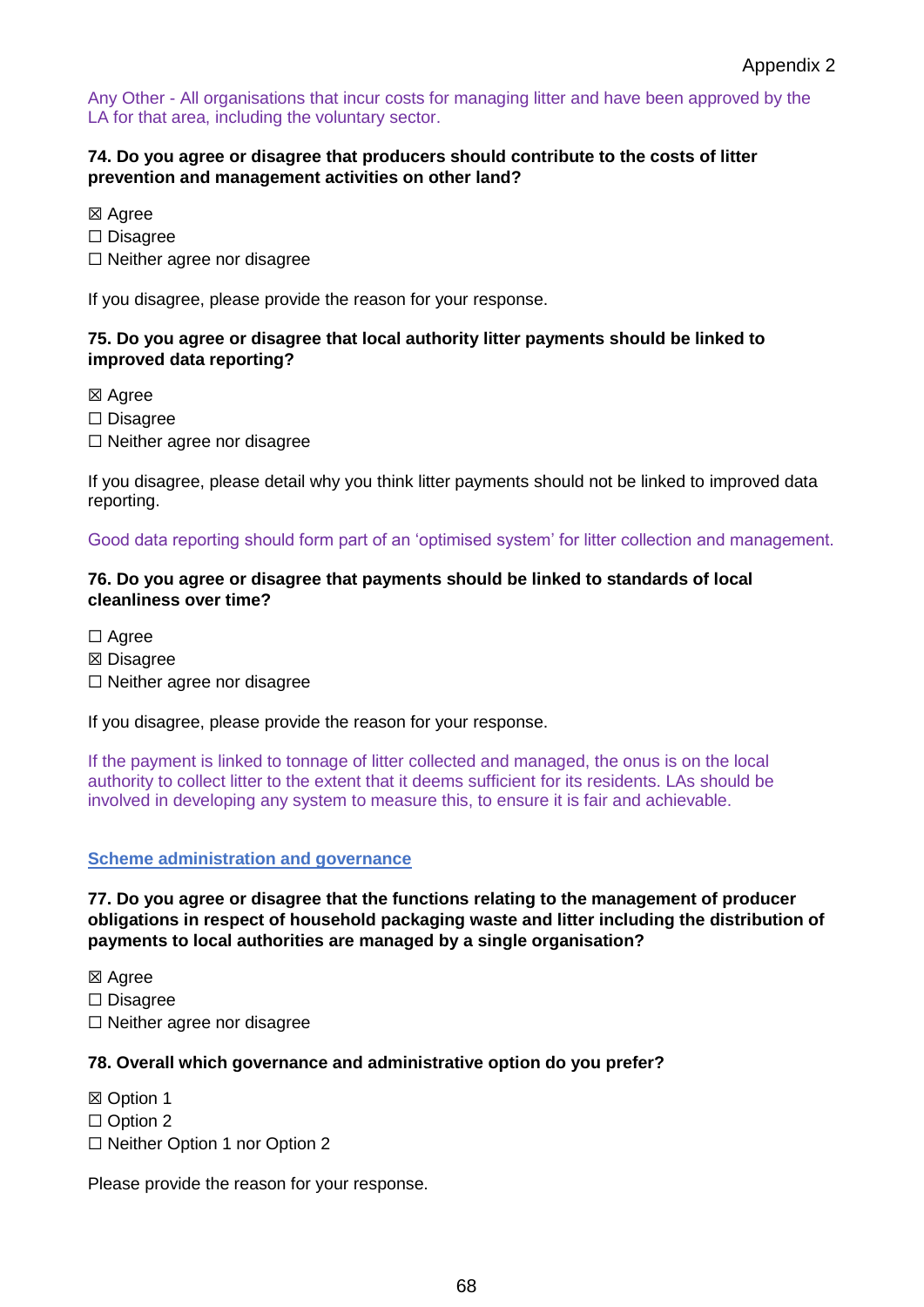## Appendix 2

A Single SA should ensure transparency and fairness, with unilateral accountability and non-bias towards parties. The introduction of competing compliance schemes could undermine the polluter pays principle by focusing on reducing the costs of compliance.

## **79. How do you think in-year cost uncertainty to producers could be managed?**

- ☐ A reserve fund
- $\Box$  In-year adjustment to fees
- $\Box$  Giving individual producers flexibility to choose between options 1) and 2)
- ☒ No preference
- ☐ Need more information to decide

**80. Under Option 1, does the proposed initial contract period of 8-10 years (2023 to 2030/32) provide the necessary certainty for the Scheme Administrator to adopt a strategic approach to the management and delivery of its functions and make the investments necessary to deliver targets and outcomes?** 

Option 1 - Scheme Administrator delivers all functions.

- ☒ Yes
- $\Box$  No
- □ Unsure

If you answered 'no', please detail what you think would be an appropriate contract length.

Anything shorter would not give enough stability to all parties involved in the scheme, allowing it to develop and grow.

**81. Under Option 2, does the proposed initial contract period of 8-10 years (2023 to 2030/32) provide the necessary certainty for the Scheme Administrator to adopt a strategic approach to the management and delivery of its functions and make the investments necessary to deliver targets and outcomes?** 

Option 2 - Scheme Administrator delivers functions related to household packaging waste and litter.

☒ Yes ☐ No ☐ Unsure

If you answered 'no', please detail what you think would be an appropriate contract length.

This time period is long enough to give stability allowing confidence in the necessary investment and flexibility to adapt with the scheme.

## **82. Do you agree or disagree with the timeline proposed for the appointment of the Scheme Administrator?**

☒ Agree

- ☐ Disagree
- ☐ Neither agree nor disagree

If you disagree, please provide the reason for your response.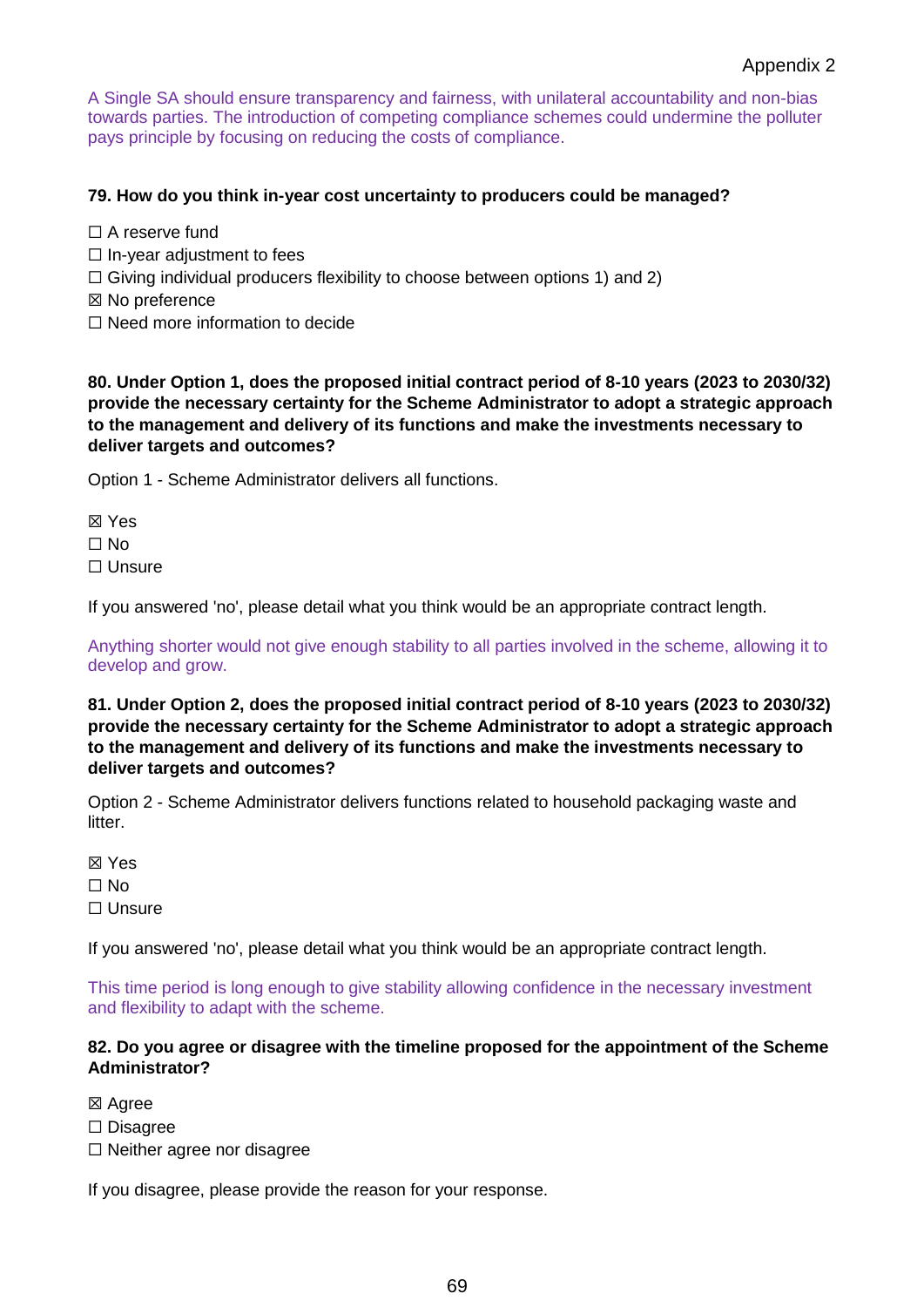**83. If the Scheme Administrator is appointed in January 2023 as proposed, would it have sufficient time to mobilise in order to make payments to local authorities from October 2023?** 

☐ Yes

 $\Box$  No

☒ Unsure

If you answered 'no' please provide the reason for your response.

This is an ambitious timescale as there is much to do. The timescales needs to consider the introduction of legislation, contract procurement, SA appointment, and having a suitable payment mechanism in place in time, and any delays to these

# **84. Do you agree or disagree with the approval criteria proposed for compliance schemes?**

☐ Agree ☐ Disagree ☒ Neither agree nor disagree

If you disagree, please provide the reason for your response.

## **85. Should Government consider introducing a Compliance Scheme Code of Practice and/or a 'fit and proper person' test?**

- ☐ A Compliance Scheme Code of Practice
- $\Box$  A 'fit and proper person' test for operators of compliance schemes
- ☒ Both
- ☐ Neither
- ☐ Unsure

Please provide the reason for your response.

To give confidence there needs to be a Code of Practice which includes the need for a 'fit and proper person' test to be an operator of a compliance scheme.

## **86. Do you agree or disagree with the proposed reporting requirements for Option 1?**

- ☒ Agree
- ☐ Disagree
- ☐ Neither agree nor disagree

# **87. Do you agree or disagree with the proposed reporting requirements for Option 2?**

- ⊠ Agree
- ☐ Disagree
- ☐ Neither agree nor disagree

## **Reprocessors and exporters**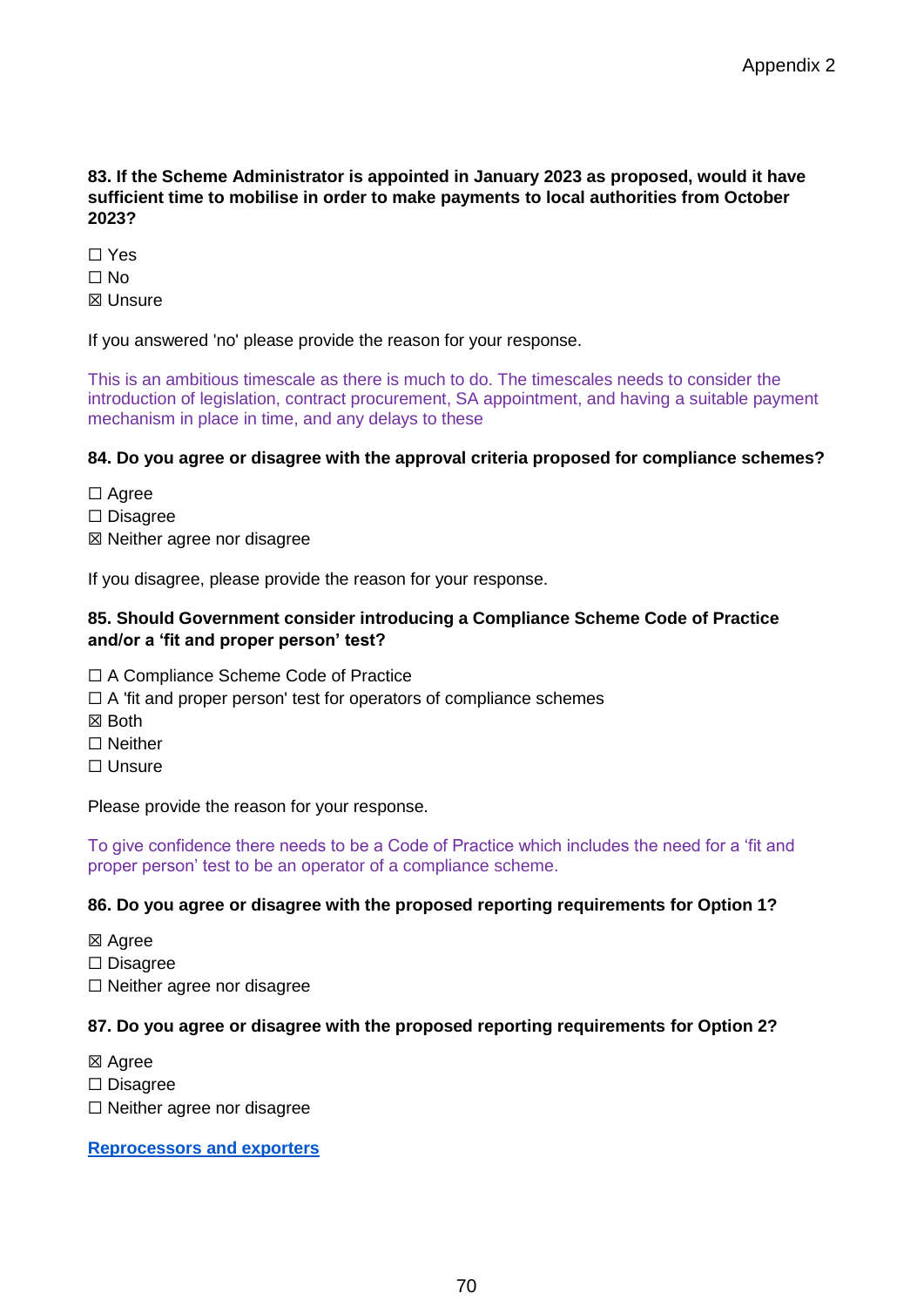## **88. Do you agree or disagree with the proposal that all reprocessors and exporters handling packaging waste will be required to register with a regulator?**

☒ Agree

- ☐ Disagree
- ☐ Neither agree nor disagree

If you disagree, please provide the reason for your response and detail any exemptions to the registration requirement that should apply.

### **89. Do you agree or disagree that all reprocessors and exporters should report on the quality and quantity, of packaging waste received?**

☒ Agree

☐ Disagree

☐ Neither agree nor disagree

### **90. What challenges would there be in reporting on the quality and quantity of packaging waste received at the point of reprocessing and/or export?**

Please also provide specific detail on any processes, measures and/or costs that would be necessary to address these challenges.

### Unsure

**91. Do you think contractual arrangements between reprocessors and material facilities or with waste collectors and carriers are a suitable means for facilitating the apportionment and flow of recycling data back through the system to support Extended Producer Responsibility payment mechanisms, incentives and targets?** 

- ☐ Yes
- ☐ No
- ☒ Unsure

If you answered 'no', please provide the reason for your response and suggest any alternative proposals for using the quantity and quality data reported to support payments, incentives and targets.

### **92. Do you agree or disagree that exporters should be required to provide evidence that exported waste has been received and processed by an overseas reprocessor?**

- ☒ Agree
- ☐ Disagree
- ☐ Neither agree nor disagree

If you disagree, please detail why you think exporters should not have to provide this evidence.

Ensuring accurate data for all packaging waste that has genuinely been recycled will give confidence.

## **93. Do you agree or disagree that only packaging waste that has achieved end of waste status should be able to be exported and count towards the achievement of recycling targets?**

☐ Agree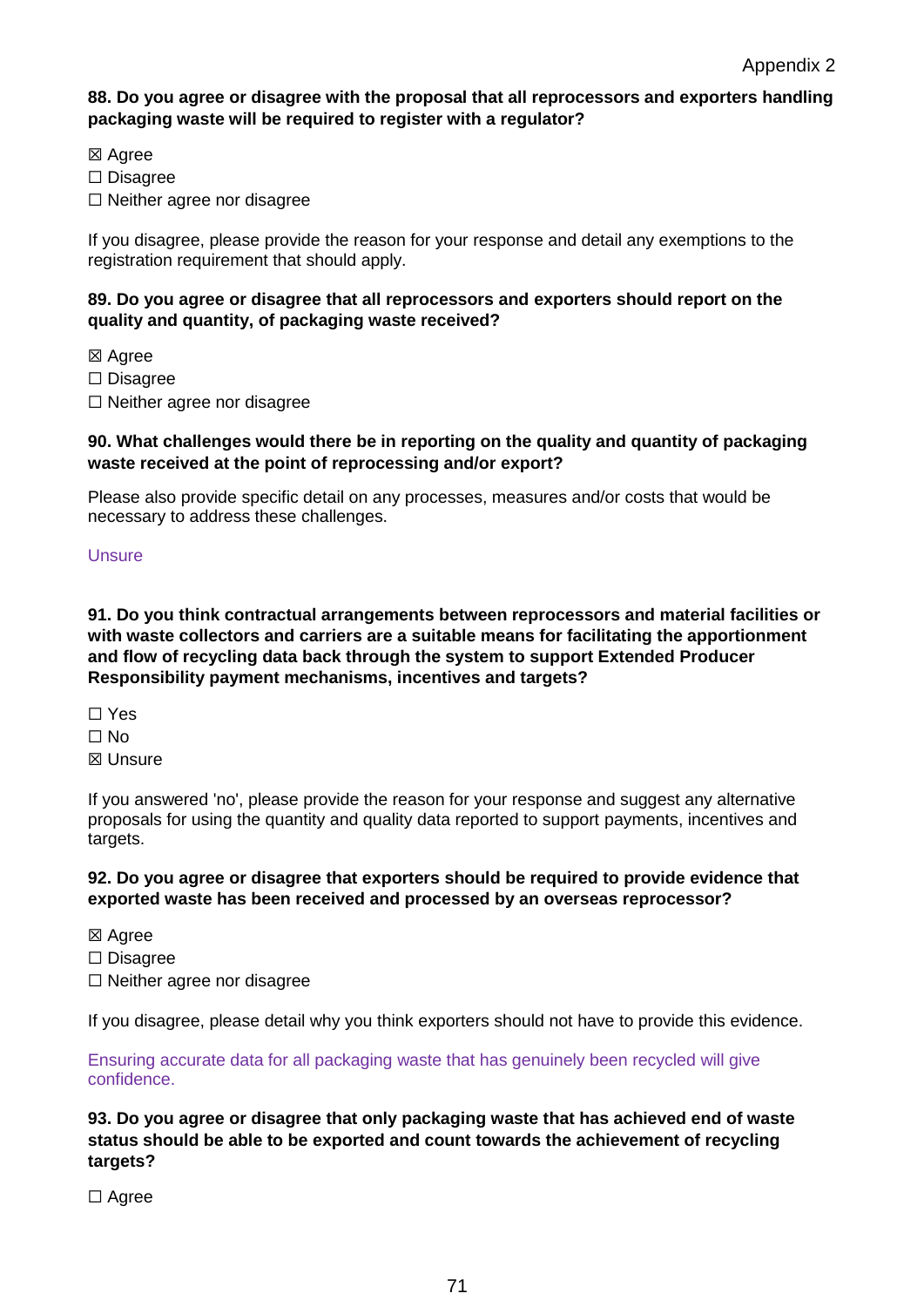☐ Disagree ☒ Neither agree nor disagree

If you disagree, please detail why you think it would not be necessary for waste to meet end of waste status prior to export.

Unclear how waste that has yet to be actually recycled could be classified as 'end of waste' prior to export. It could also potentially be open to abuse.

**94. Do you agree or disagree that there should be a mandatory requirement for exporters to submit fully completed Annex VII forms, contracts and other audit documentation as part of the supporting information when reporting on the export of packaging waste?** 

☒ Agree

- ☐ Disagree
- ☐ Neither agree nor disagree

If you disagree, please detail why you think these additional registration requirements on exporters are not required.

## **95. Do you agree or disagree that regulators seek to undertake additional inspections of receiving sites, via 3rd party operators?**

☒ Agree

- ☐ Disagree
- ☐ Neither agree nor disagree

If you disagree, please detail why you think it would not be necessary to undertake additional inspections and provide any alternative arrangements which could be implemented.

This will help to give confidence in the recycling of materials as well as verifying data to be accurate.

## **Compliance and enforcement**

## **96. Do you agree or disagree with the proposed approach to regulating the packaging Extended Producer Responsibility system?**

☒ Agree

☐ Disagree

☐ Neither agree nor disagree

If you disagree, please detail any perceived problem or issues with the proposed regulation of the system and provide comments on how the system could be regulated more effectively.

The Regulator will need to have sufficient resources and funding to be able to undertake this role effectively.

### **97. Do you have further suggestions on what environmental regulators should include in their monitoring and inspection plans that they do not at present?**

Please answer here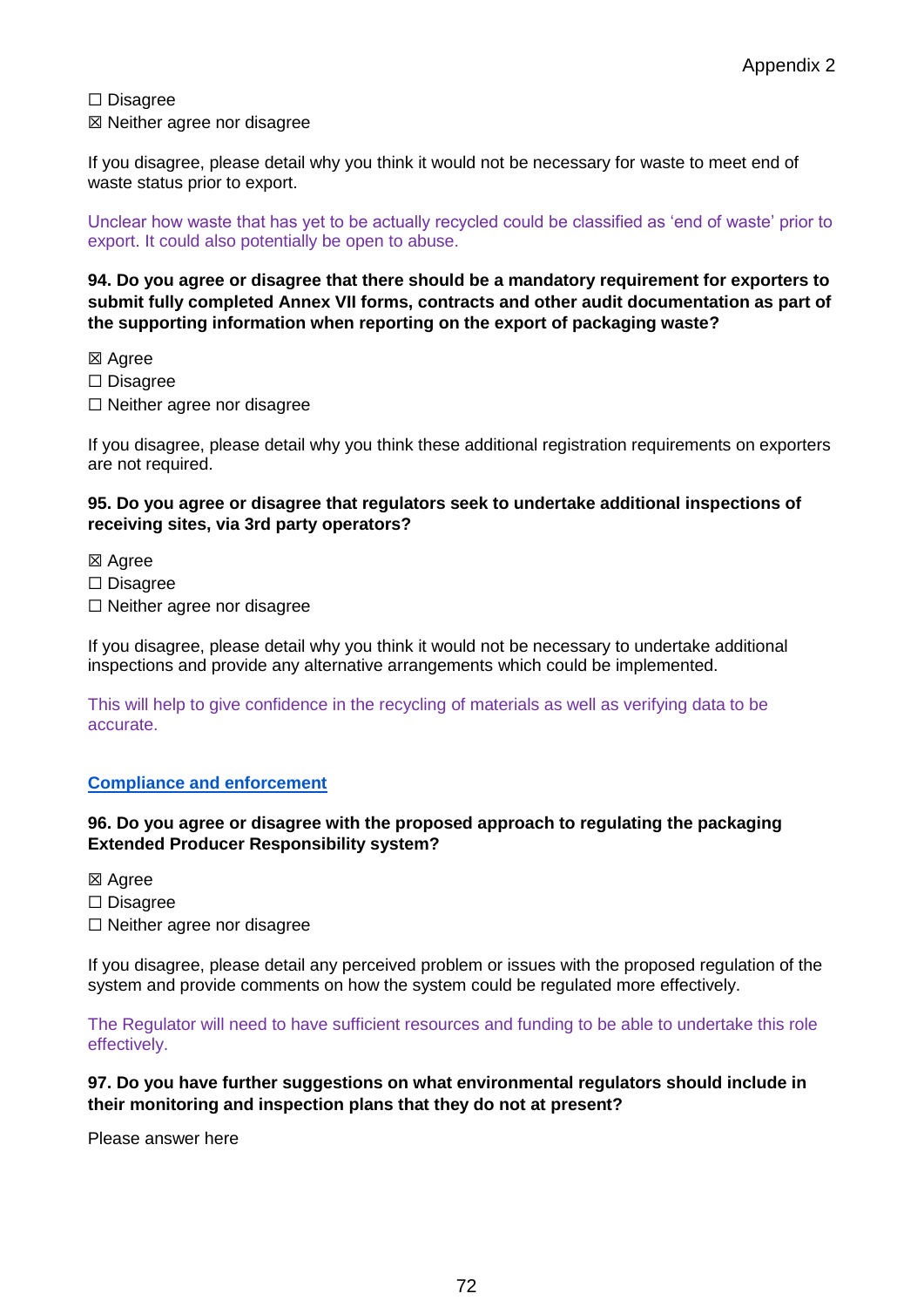#### **98. In principle, what are your views if the regulator fees and charges were used for enforcement?**

Enforcement should be covered by these fees

### **99. Would you prefer to see an instant monetary penalty for a non-compliance, or another sanction as listed below, such as prosecution?**

Yes, provided they are proportionate to the level of non-compliance and increased in line with the number of occurrences. It should include prosecutions where multiple non-compliances have occurred or where the level of non-compliance warrants it.

### **Implementation timeline**

**100. Do you agree or disagree with the activities that the Scheme Administrator would need to undertake in order to make initial payments to local authorities in 2023 (as described above under Phase 1)?** 

⊠ Agree

- ☐ Disagree
- ☐ Neither agree nor disagree

If you disagree, please provide the reason for your response.

This is an ambitious timescale as there is much to do. The timescales need to consider the introduction of legislation, contract procurement, SA appointment, and having a suitable payment mechanism in place in time, and any delays to these.

## **101. Do you think a phased approach to the implementation of packaging Extended Producer Responsibility, starting in 2023 is feasible and practical?**

☒ Yes

☐ No

☐ Unsure

If you answered 'no', please provide the reason for your response and detail any practical issues with the proposed approach.

This is an ambitious timescale as there is much to do. The timescales need to consider the introduction of legislation, contract procurement, SA appointment, and having a suitable payment mechanism in place in time, and any delays to these.

**102. Do you prefer a phased approach to implementing Extended Producer Responsibility starting in 2023 with partial recovery of the costs of managing packaging waste from households or later implementation, which could enable full cost recovery for household packaging waste from the start?** 

☐ Phased approach starting in 2023

□ Later implementation

☒ Unsure

A phased approach could enable unforeseen implementation issues to be resolved and ensure the later implementation is successful. Early funds allow investment in collections and composition analysis too.